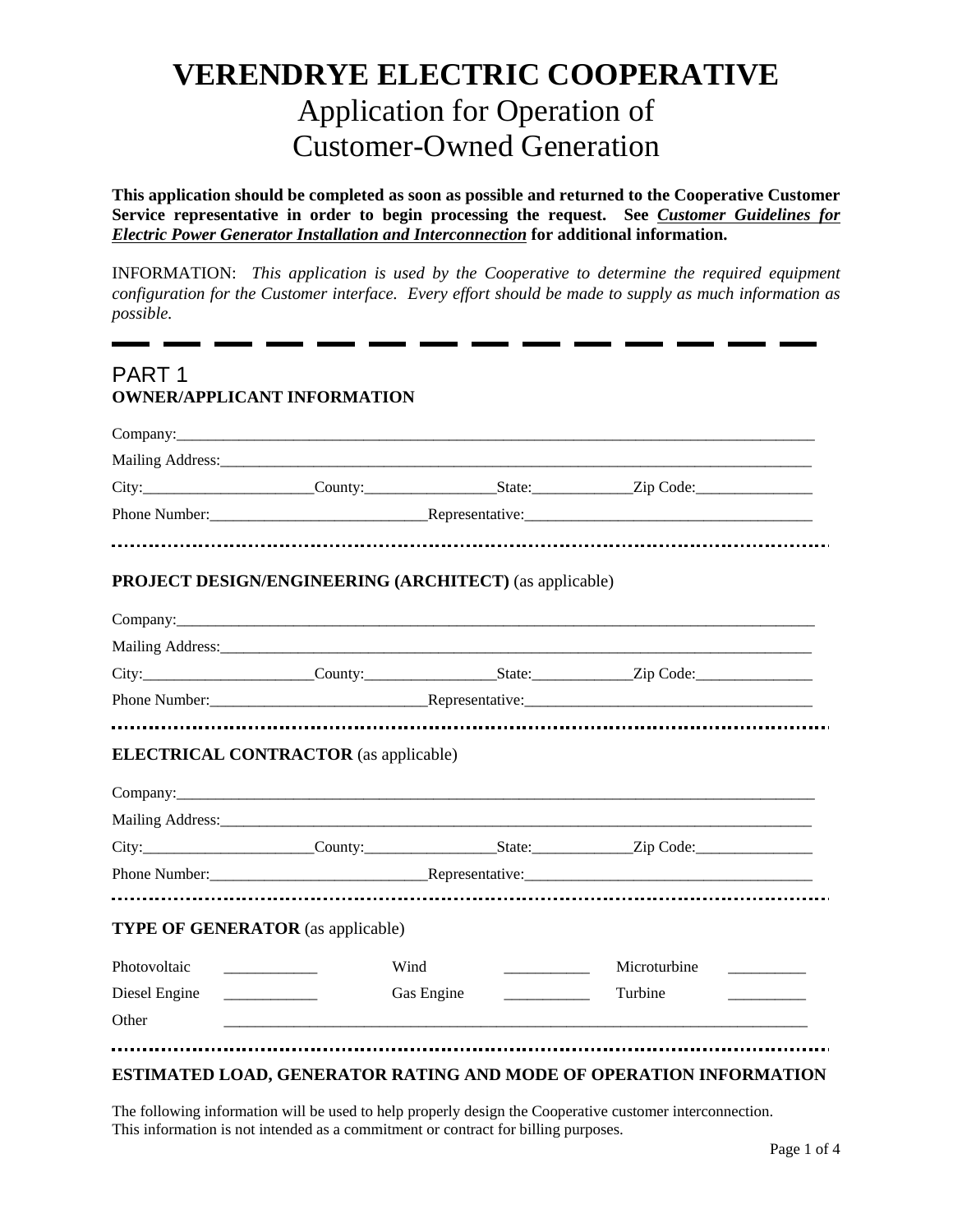| Total Site Load (kW)              |            |                                   |  |
|-----------------------------------|------------|-----------------------------------|--|
|                                   | Commercial | Industrial                        |  |
| Generator Rating ____________(kW) |            | Annual Estimated Generation (kWh) |  |
| <b>Mode of Operation</b>          |            |                                   |  |
| Isolated                          |            | Power Export __________           |  |
|                                   |            |                                   |  |

### **DESCRIPTION OF PROPOSED INSTALLATION AND OPERATION**

Give a general description of the proposed installation, including a detailed description of its planned location and when you plan to operate the generator.



# PART 2

(Complete all applicable items. Copy this page as required for additional generators)

 $\sim$ 

÷.

 $\mathbf{r}$ 

ä.

 $\blacksquare$  $\mathbf{r}$   $\blacksquare$ 

. .

--

and the state

 $\mathbf{r}$  $\overline{\phantom{a}}$ 

#### **SYNCHRONOUS GENERATOR DATA**

. .

. .

 $\blacksquare$ 

| Neutral Grounding Resistor (if applicable):                    |  |  |  |  |  |  |
|----------------------------------------------------------------|--|--|--|--|--|--|
|                                                                |  |  |  |  |  |  |
| <b>INDUCTION GENERATOR DATA</b><br>Rotor Resistance (Rr): ohms |  |  |  |  |  |  |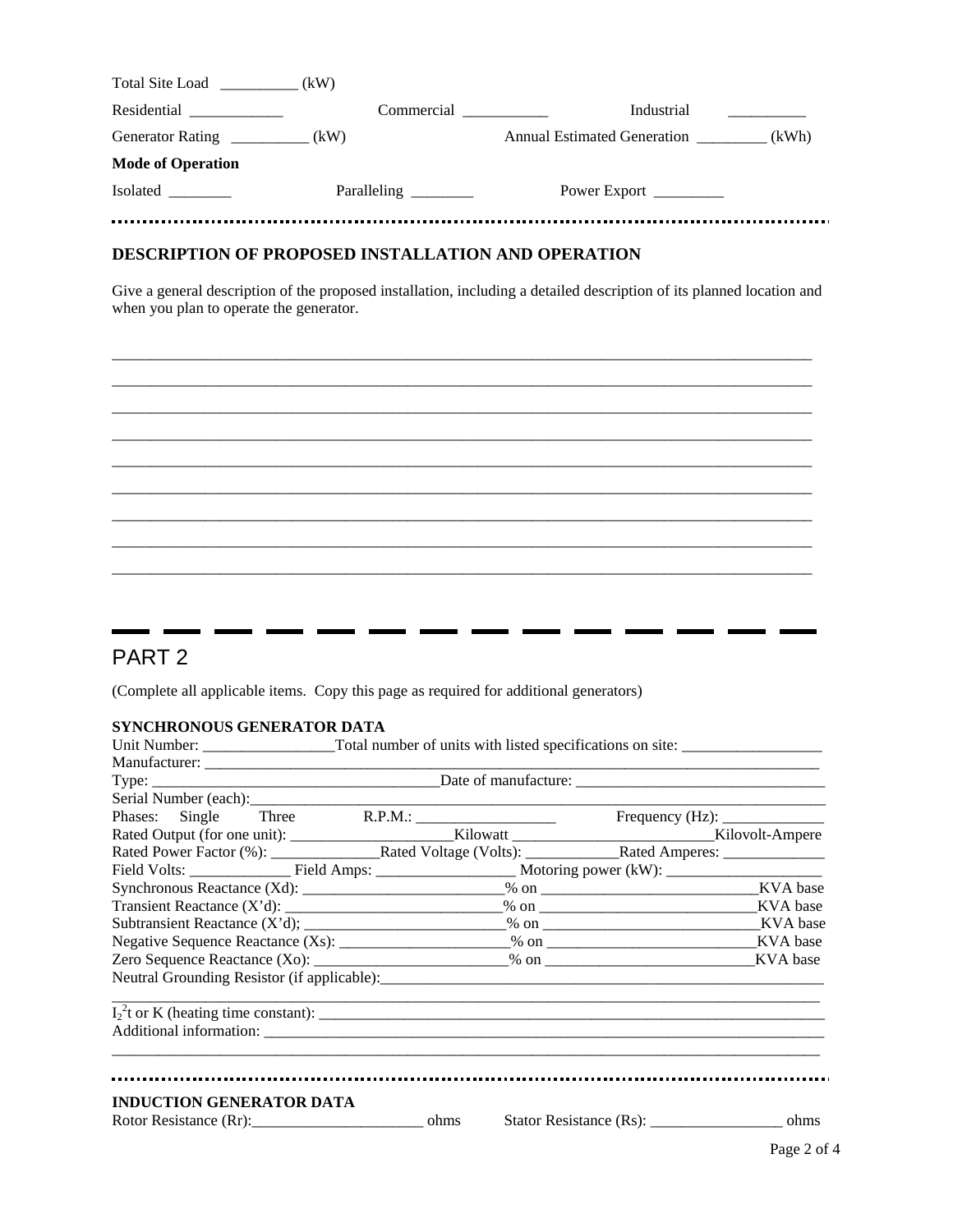| Magnetizing Reactance (Xm): ohms                                                                                                                                                                                                                            |      | Short Circuit Reactance (Xd"): ____________ ohms                                                                                                                                                                                                                                                                                                                                                                                                                                                                                                                                                                                                    |  |
|-------------------------------------------------------------------------------------------------------------------------------------------------------------------------------------------------------------------------------------------------------------|------|-----------------------------------------------------------------------------------------------------------------------------------------------------------------------------------------------------------------------------------------------------------------------------------------------------------------------------------------------------------------------------------------------------------------------------------------------------------------------------------------------------------------------------------------------------------------------------------------------------------------------------------------------------|--|
| Design letter:                                                                                                                                                                                                                                              |      |                                                                                                                                                                                                                                                                                                                                                                                                                                                                                                                                                                                                                                                     |  |
|                                                                                                                                                                                                                                                             |      | Frame Size: $\frac{1}{\text{Temp Rise (deg C)}:\qquad \qquad \text{Temp} \rightarrow \text{Poisson} \rightarrow \text{Poisson} \rightarrow \text{Poisson} \rightarrow \text{Poisson} \rightarrow \text{Poisson} \rightarrow \text{Poisson} \rightarrow \text{Poisson} \rightarrow \text{Poisson} \rightarrow \text{Poisson} \rightarrow \text{Poisson} \rightarrow \text{Poisson} \rightarrow \text{Poisson} \rightarrow \text{Poisson} \rightarrow \text{Poisson} \rightarrow \text{Poisson} \rightarrow \text{Poisson} \rightarrow \text{Poisson} \rightarrow \text{Poisson} \rightarrow \text{Poisson} \rightarrow \text{Poisson} \rightarrow \$ |  |
| Reactive Power Required: Vars (no load), Vars (no load), Vars (full load)                                                                                                                                                                                   |      |                                                                                                                                                                                                                                                                                                                                                                                                                                                                                                                                                                                                                                                     |  |
|                                                                                                                                                                                                                                                             |      |                                                                                                                                                                                                                                                                                                                                                                                                                                                                                                                                                                                                                                                     |  |
|                                                                                                                                                                                                                                                             |      |                                                                                                                                                                                                                                                                                                                                                                                                                                                                                                                                                                                                                                                     |  |
| <b>PRIME MOVER</b> (Complete all applicable items)                                                                                                                                                                                                          |      |                                                                                                                                                                                                                                                                                                                                                                                                                                                                                                                                                                                                                                                     |  |
|                                                                                                                                                                                                                                                             |      |                                                                                                                                                                                                                                                                                                                                                                                                                                                                                                                                                                                                                                                     |  |
|                                                                                                                                                                                                                                                             |      |                                                                                                                                                                                                                                                                                                                                                                                                                                                                                                                                                                                                                                                     |  |
|                                                                                                                                                                                                                                                             |      |                                                                                                                                                                                                                                                                                                                                                                                                                                                                                                                                                                                                                                                     |  |
|                                                                                                                                                                                                                                                             |      |                                                                                                                                                                                                                                                                                                                                                                                                                                                                                                                                                                                                                                                     |  |
|                                                                                                                                                                                                                                                             |      |                                                                                                                                                                                                                                                                                                                                                                                                                                                                                                                                                                                                                                                     |  |
| <b>GENERATOR TRANSFORMER</b> (Complete all applicable items)<br>TRANSFORMER (between generator and utility system)                                                                                                                                          |      |                                                                                                                                                                                                                                                                                                                                                                                                                                                                                                                                                                                                                                                     |  |
|                                                                                                                                                                                                                                                             |      |                                                                                                                                                                                                                                                                                                                                                                                                                                                                                                                                                                                                                                                     |  |
|                                                                                                                                                                                                                                                             |      |                                                                                                                                                                                                                                                                                                                                                                                                                                                                                                                                                                                                                                                     |  |
|                                                                                                                                                                                                                                                             |      |                                                                                                                                                                                                                                                                                                                                                                                                                                                                                                                                                                                                                                                     |  |
| High Voltage: KV, Connection: delta                                                                                                                                                                                                                         |      | wye, Neutral solidly grounded?                                                                                                                                                                                                                                                                                                                                                                                                                                                                                                                                                                                                                      |  |
| Low Voltage: ________________ KV, Connection: delta                                                                                                                                                                                                         |      |                                                                                                                                                                                                                                                                                                                                                                                                                                                                                                                                                                                                                                                     |  |
|                                                                                                                                                                                                                                                             |      |                                                                                                                                                                                                                                                                                                                                                                                                                                                                                                                                                                                                                                                     |  |
|                                                                                                                                                                                                                                                             |      |                                                                                                                                                                                                                                                                                                                                                                                                                                                                                                                                                                                                                                                     |  |
|                                                                                                                                                                                                                                                             |      |                                                                                                                                                                                                                                                                                                                                                                                                                                                                                                                                                                                                                                                     |  |
|                                                                                                                                                                                                                                                             |      |                                                                                                                                                                                                                                                                                                                                                                                                                                                                                                                                                                                                                                                     |  |
|                                                                                                                                                                                                                                                             |      |                                                                                                                                                                                                                                                                                                                                                                                                                                                                                                                                                                                                                                                     |  |
| <b>INVERTER DATA</b> (if applicable)                                                                                                                                                                                                                        |      |                                                                                                                                                                                                                                                                                                                                                                                                                                                                                                                                                                                                                                                     |  |
|                                                                                                                                                                                                                                                             |      |                                                                                                                                                                                                                                                                                                                                                                                                                                                                                                                                                                                                                                                     |  |
| Rated Power Factor (%):                                                                                                                                                                                                                                     |      |                                                                                                                                                                                                                                                                                                                                                                                                                                                                                                                                                                                                                                                     |  |
| Inverter Type (ferroresonant, step, pulse-width modulation, etc): __________________________________                                                                                                                                                        |      |                                                                                                                                                                                                                                                                                                                                                                                                                                                                                                                                                                                                                                                     |  |
| Type commutation: forced<br>Harmonic Distortion: Maximum Single Harmonic (%) ________________________________<br>Note: Attach all available calculations, test reports, and oscillographic prints showing inverter output<br>voltage and current waveforms. | line |                                                                                                                                                                                                                                                                                                                                                                                                                                                                                                                                                                                                                                                     |  |
|                                                                                                                                                                                                                                                             |      |                                                                                                                                                                                                                                                                                                                                                                                                                                                                                                                                                                                                                                                     |  |
| <b>POWER CIRCUIT BREAKER</b> (if applicable)                                                                                                                                                                                                                |      |                                                                                                                                                                                                                                                                                                                                                                                                                                                                                                                                                                                                                                                     |  |
|                                                                                                                                                                                                                                                             |      |                                                                                                                                                                                                                                                                                                                                                                                                                                                                                                                                                                                                                                                     |  |
|                                                                                                                                                                                                                                                             |      |                                                                                                                                                                                                                                                                                                                                                                                                                                                                                                                                                                                                                                                     |  |
|                                                                                                                                                                                                                                                             |      |                                                                                                                                                                                                                                                                                                                                                                                                                                                                                                                                                                                                                                                     |  |
|                                                                                                                                                                                                                                                             |      |                                                                                                                                                                                                                                                                                                                                                                                                                                                                                                                                                                                                                                                     |  |

|                                                                                  | Interfupting rating (Amperes). |       |           |               |           | DIL NAMILY.           |                          |
|----------------------------------------------------------------------------------|--------------------------------|-------|-----------|---------------|-----------|-----------------------|--------------------------|
| Interrupting medium / insulating medium (ex. Vacuum, gas, oil) _________________ |                                |       |           |               |           |                       |                          |
|                                                                                  |                                |       |           | (Volts) AC DC |           |                       |                          |
| Control Voltage (Tripping): _____________                                        |                                |       |           |               |           | (Volts) AC DC Battery | <b>Charged Capacitor</b> |
| Close energy: Spring                                                             |                                | Motor | Hydraulic |               | Pneumatic | Other:                |                          |
| Trip energy:                                                                     | Spring                         | Motor | Hydraulic |               | Pneumatic | Other:                |                          |